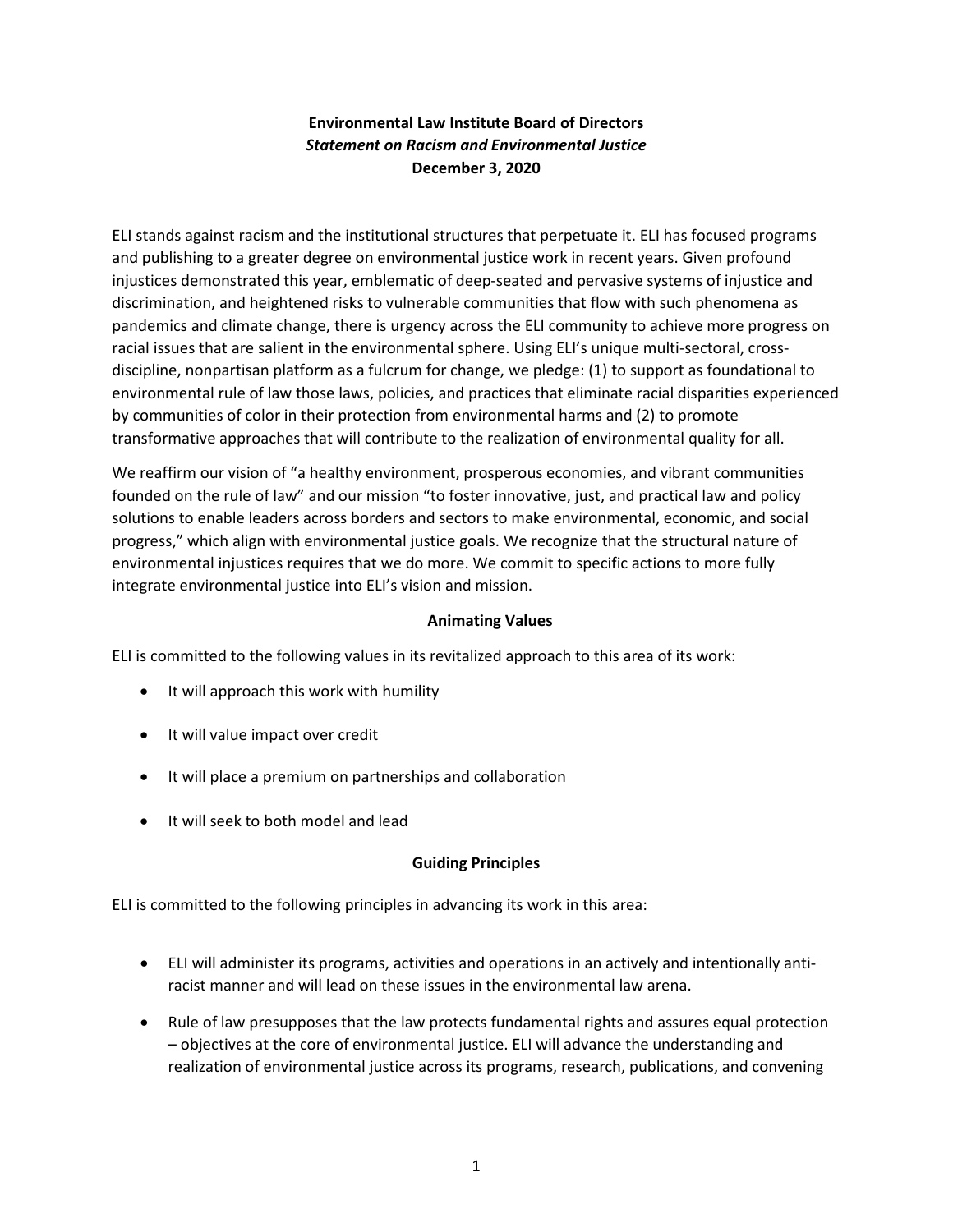activities. Environmental justice will not be an add-on, but rather an animating objective throughout ELI's work.

- ELI will work to address each of the key elements of environmental justice: procedural justice, distributive justice, restorative and reparative justice, and justice as equal recognition and equal regard.
- ELI will direct specific attention to issues of race and wealth inequality and to advancing justice in specific places and communities as well as systemically.
- ELI will work on collaborative research and other program activities that support and raise the capacities of communities, organizations, and institutions of color to address environmental challenges, while also recognizing the leadership and expertise of communities. ELI will redouble its efforts to partner with funders to build resource support for environmental justice projects.
- ELI will leverage its internal and external relationships to enhance diversity and inclusion in the practice of environmental law and contribute to the success and promotion of diverse lawyers and environmental professionals through all stages of their career so that they may become leaders in environmental protection, keepers of the rule of law, and champions for remedying inequality.
- ELI will hold itself publicly accountable for its commitments in this area. To this end, ELI has developed an accountability roadmap to track action items, will annually assess and publicly report on our progress in advancing diversity, equity, inclusion and environmental justice, and will remain adaptive and forward-looking in this commitment.

#### **Action Items**

## **ELI is committed to following action items in furtherance of its objectives in this area:**

#### **Near-Term Actions**

- Hire an Environmental Justice Coordinator in order to
	- o Serve as a leadership focal point for environmental justice at ELI
	- o Help design and implement ELI's strategic and organizational approach to environmental justice
	- o Facilitate ELI's focus on programming across ELI relative to environmental justice
	- $\circ$  Improve the environmental justice presence on the ELI website and help make the website a significant resource library for environmental justice
	- $\circ$  Build ELI's capacity to serve as a platform for matching interested organizations with one another and with collaborative environmental justice projects
- Create and maintain an Environmental Justice Law Clerk position
- Create a Pro Bono Clearinghouse to match communities experiencing environmental injustices with law firms willing to volunteer legal services on behalf of these communities
- Survey the scholarship on environmental justice to identify key gaps to help shape greater scholarship in this area through ELI publications
- Continue efforts to increase staff capacity relating to diversity, equity, and inclusion, with the goal of improving recruitment and retention of Black, indigenous and other employees of color.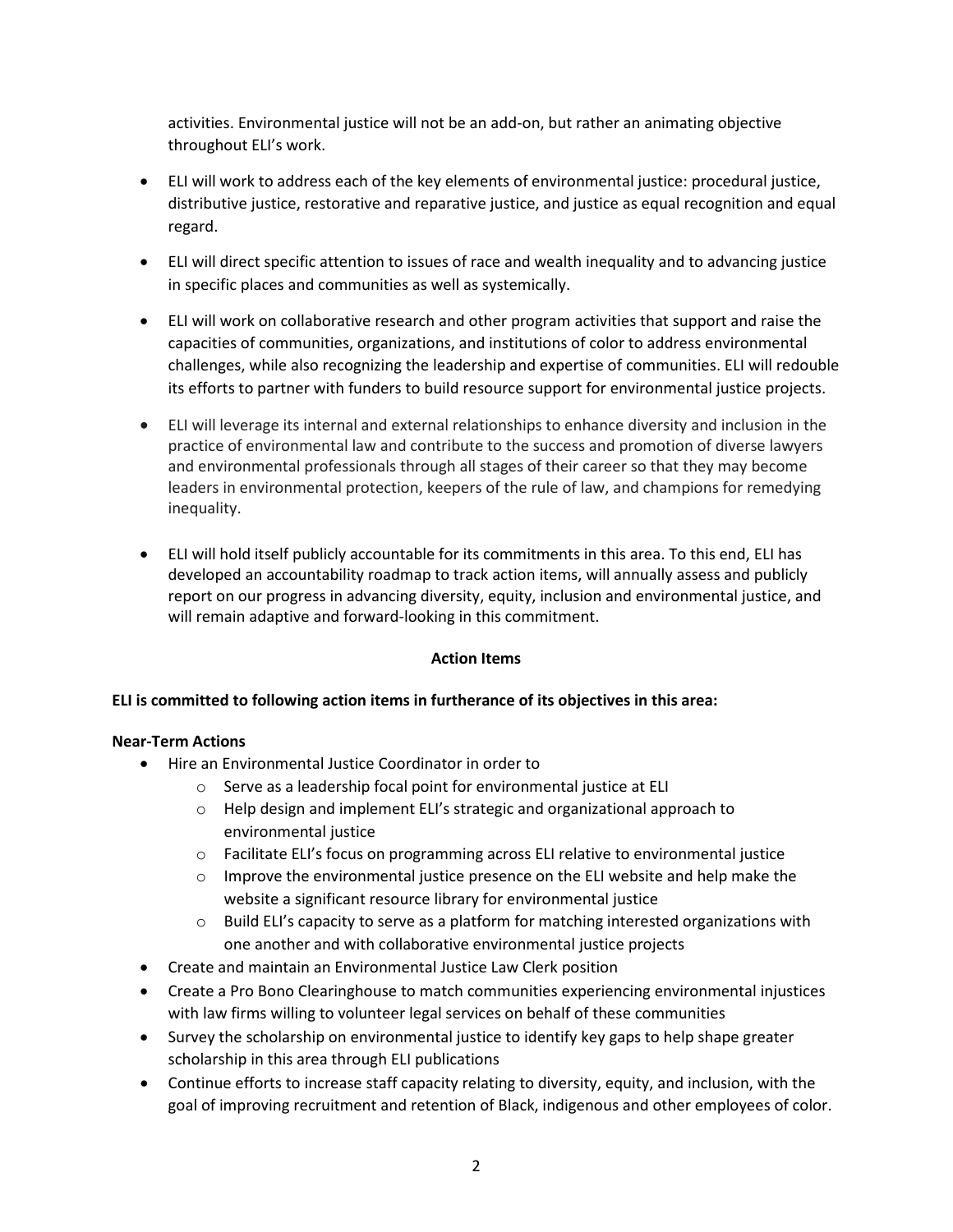#### **Longer-Term Initiatives**

*A. Identify, hire, and develop staff members and recruit board members from diverse backgrounds and communities, as part of ELI's commitment to practice and model diversity, equity, and inclusion.*  Engage all of ELI's leadership in advancing this objective, including increased networking and resources.

## *B. Make a more significant contribution to the environmental justice field through actions building on or reshaping ELI's existing programs:*

- Develop internal standards to ensure that consideration of environmental justice issues is included throughout ELI's projects, programs, research, and activities. These standards will apply to design, implementation, and outputs.
- Focus ELI's publications more intensively on environmental justice communities and the conditions they endure.
- Develop products and programs that connect environmental justice with corporate sustainability and environment, social, and governance (ESG) policies and priorities. This alignment will draw heavily on Board relationships and interests, and is a space where ELI can quickly and significantly add long-term value.
- Identify opportunities to advance environmental justice internationally, including by drawing on ELI's global reputation and leadership on environmental rule of law work and environmental conflict resolution.

# *C. Develop and expand relationships and partnerships as a means of enhancing opportunities for drawing in new voices and reaching new audiences, by:*

- Pursuing and cementing relationships with ally organizations, both law and non-law focused, to better inform and guide ELI's EJ activities. These organizations should include both those devoted to environmental justice as a core mission and organizations outside the environmental field that may have intersecting interests.
- Prioritizing concrete deliverables, valuing impacts over credit, and leveraging opportunities and success with other groups, even ELI's competitors, in pursuit of the greater good. ELI's approach needs to reflect humility by not purporting to have all the answers and also a broad approach to diversity that recognizes and reflects the differing social injustices being experienced by different communities.
- Exploring collaborative opportunities with academic institutions to share and contribute to critical environmental and environmental justice research. Build ongoing relationship to develop projects, funding proposals, cooperative research, and fuller connection of ELI with institutions with deeper ties to marginalized groups and communities.
- Helping to expand the pipeline of diverse environmental lawyers, advocates, and experts by:
	- 1. Developing programs focused on career development in the environmental field.
	- 2. Developing, with Board guidance and participation, an **ELI Ambassadors Program** focused on both institutions and individuals. ELI Ambassadors across the country will create or enhance relationships with law schools and colleges, particularly those with diverse student bodies, to catalyze the next generation of environmental lawyers and professionals. These ELI Ambassadors will build relationships with specific professionals and students to counsel and mentor through the various stages of career development and advancement, drawing as appropriate on ELI programs and resources.